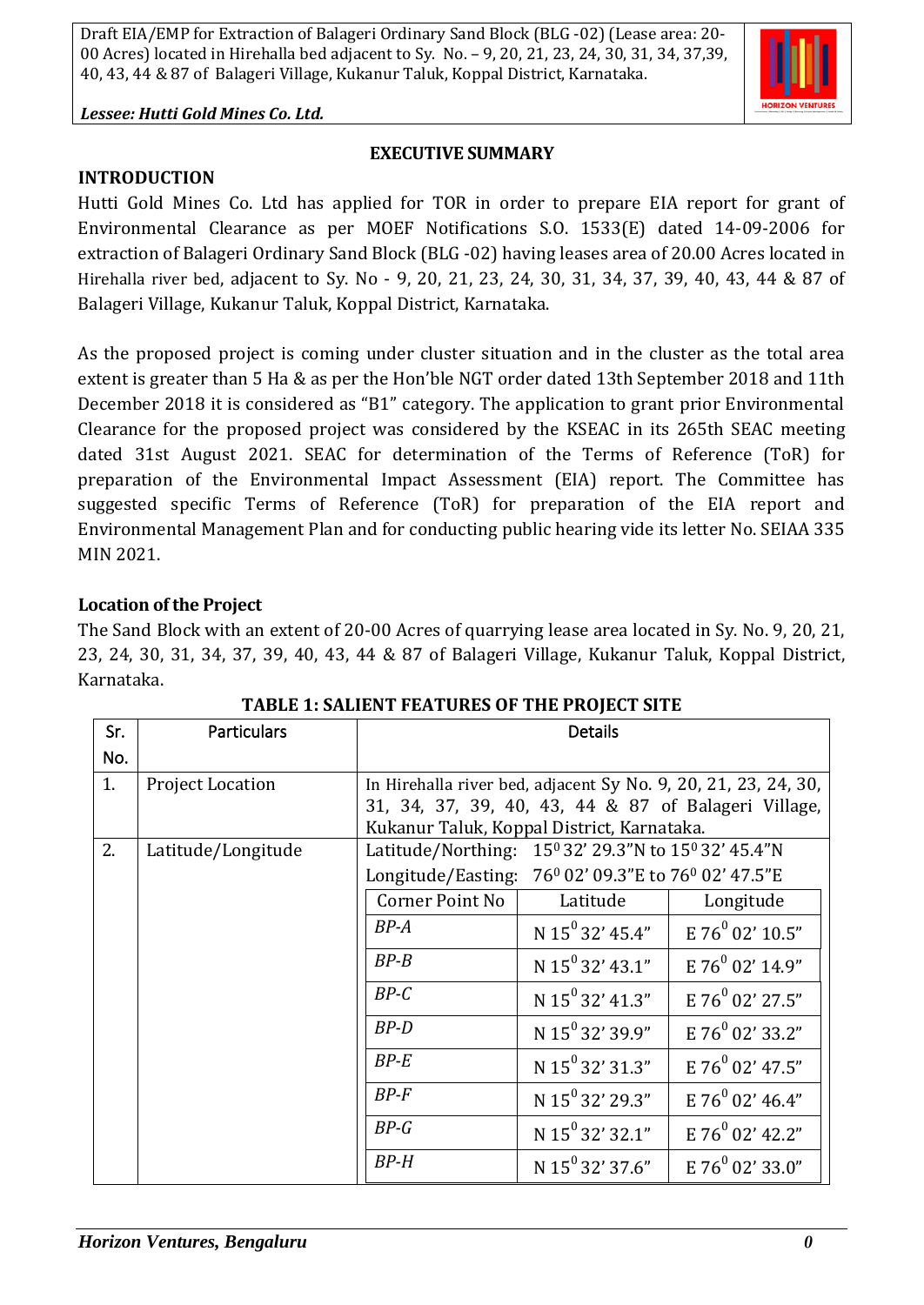

*Lessee: Hutti Gold Mines Co. Ltd.*

| Sr.        | <b>Particulars</b>                      | <b>Details</b>                                                                |  |                             |                       |
|------------|-----------------------------------------|-------------------------------------------------------------------------------|--|-----------------------------|-----------------------|
| No.        |                                         |                                                                               |  |                             |                       |
|            |                                         | $BP-I$                                                                        |  | N $15^{\circ}$ 32' 38.7"    | $E 76^0 02' 29.0''$   |
|            |                                         | $BP-I$                                                                        |  | N $15^0$ 32' 39.5"          | $E76^{0}$ 02' 21.4"   |
|            |                                         | $BP-K$                                                                        |  | N $15^{\circ}$ 32' 39.4"    | $E76^{0}$ 02' 21.4"   |
|            |                                         | $BP-L$                                                                        |  | N 15 <sup>0</sup> 32' 44.1" | E 76 $^{0}$ 02' 09.3" |
|            |                                         | WGS-84 DATUM                                                                  |  |                             |                       |
| 3.         | Toposheet No                            | 57 A/2                                                                        |  |                             |                       |
| 4.         | <b>Climatic Conditions</b>              | Ambient air temp 19.20°C to 39.6°C                                            |  |                             |                       |
|            |                                         | Avg. annual rainfall 572 mm                                                   |  |                             |                       |
|            |                                         | Source: CGWB, Koppal                                                          |  |                             |                       |
| 5.         | Site elevation above MSL                | 567m to 565m MSL                                                              |  |                             |                       |
| 6.         | Land use at the proposed                | Type of land use                                                              |  | Existing /                  |                       |
|            | project site                            |                                                                               |  | present                     | End of lease (Acre)   |
|            |                                         |                                                                               |  | (Acre)                      |                       |
|            |                                         | Area to be Excavated                                                          |  |                             | 16.00                 |
|            |                                         | <b>Buffer Zone</b>                                                            |  |                             | 4.00                  |
|            |                                         | Area Un-utilized                                                              |  | $20 - 00$                   |                       |
|            |                                         | <b>TOTAL</b>                                                                  |  | $20 - 00$                   | $20 - 00$             |
| 7.         | Site topography                         | The terrain is almost flat with very slight undulation due                    |  |                             |                       |
|            |                                         | East.                                                                         |  |                             |                       |
| 8.         | Nearest roadway                         | Village Road - 0.76 Kms (Balageri to Malaksamudra road)                       |  |                             |                       |
|            |                                         | towards northeast.                                                            |  |                             |                       |
|            |                                         | SH 130 which - 5.20 Kms (Yelburga to Bewoor road)                             |  |                             |                       |
|            |                                         | towards north.                                                                |  |                             |                       |
|            |                                         | NH 367 - 7.00 kms (Bhanapur to Gadankeri road)                                |  |                             |                       |
|            |                                         | towards northwest.                                                            |  |                             |                       |
| 9.         | <b>Nearest Railway Station</b>          | Bhanapur Railway Station - 17.0 Kms (S)                                       |  |                             |                       |
| 10.<br>11. | Nearest Railway line<br>Nearest Airport | Bhanapur Railway Station - 17.0 Kms (S)                                       |  |                             |                       |
| 12.        | Nearest village/major                   | Jindal Vijaynagar Airport - 75.25 Kms (SE)<br>Balageri Village - 1.40 kms (S) |  |                             |                       |
|            | town                                    |                                                                               |  |                             |                       |
| 13.        | Hills/valleys                           | No major hills and valleys within 10 km radius                                |  |                             |                       |
| 14.        | <b>Ecologically sensitive</b><br>zone   | None within 10 kms                                                            |  |                             |                       |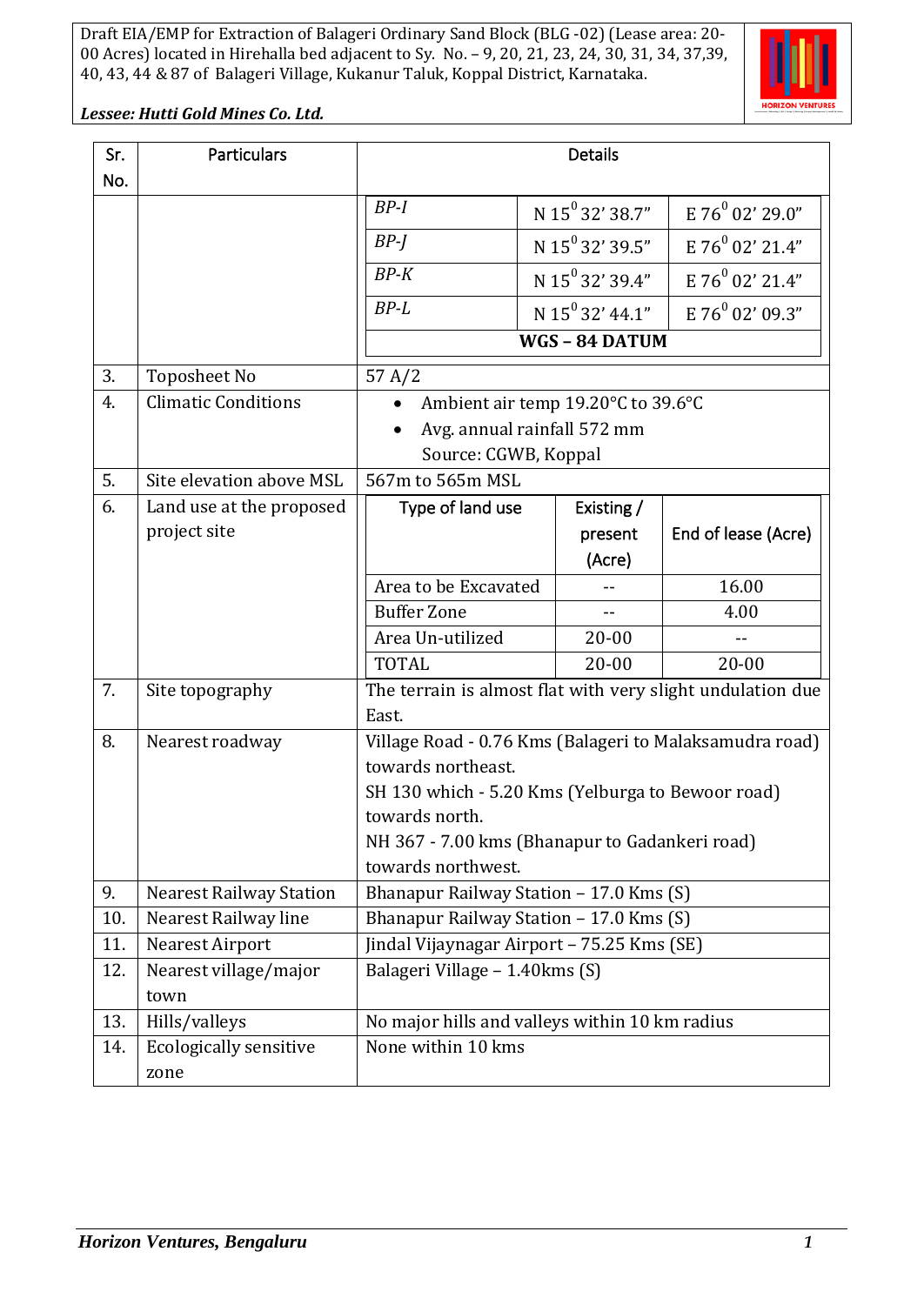

*Lessee: Hutti Gold Mines Co. Ltd.*

# **PROJECT DESCRIPTION Method of Quarrying**

An open cast method will be adopted to operate the area. Since, the annual production is about 37,587 Tons per annum for five years; the Open cast method will be followed during the plan period.

# **Anticipated life of the quarry**

Life of the mine in this case is for 5 year or till the reserves get exhausted.

# **Conceptual Quarry Plan**

Based on reserves of River Sand as Production capacity of 37,587 Tons per annum for the 5 years plan period, thus the anticipated life of the will be till the reserves get exhausted.

# **Waste Generation & Disposal**

There is no such reduction of waste / mineral reject processing possibilities are proposed during plan period. There is no proposal of dumping during the proposed ensuing quarrying period, & concurrent backfilling is proposed.

# **Water Requirement & Source**

Total water requirement for the project will be 14.0 KLD, Requirement is met by procurement of water from the bore well nearby Tankers.

# **Manpower Requirement**

The said quarry provides direct employment to 10 people and generates indirect employment for 20 more people. Most of the directly employed manpower falls under skilled category Preference will be given to the local people as per their eligibility.

# **Site Infrastructure**

The Quarry will have its own office premises, canteen, first-aid center etc. Quarry office is well connected with wireless and telephone, internet & e-mail facilities for communication. The Quarry is provided with a workshop to undertake repairs and regular maintenance of quarrying machinery deployed.

# **EXISTING ENVIRONMENTAL SCENARIO**

# **Baseline Environmental Studies**

# **Meteorology & Ambient Air Quality**

**Summary of Meteorological data generated at site (Oct 2021 to Dec 2021)**

| Temperature $(^{\circ}C)$ | 16.9 to 34.3°C |  |  |
|---------------------------|----------------|--|--|
| Relative Humidity (%)     | 88 to 44%      |  |  |
| <b>Wind Direction</b>     | <b>WSW</b>     |  |  |
| Calm wind %               | 14.46%         |  |  |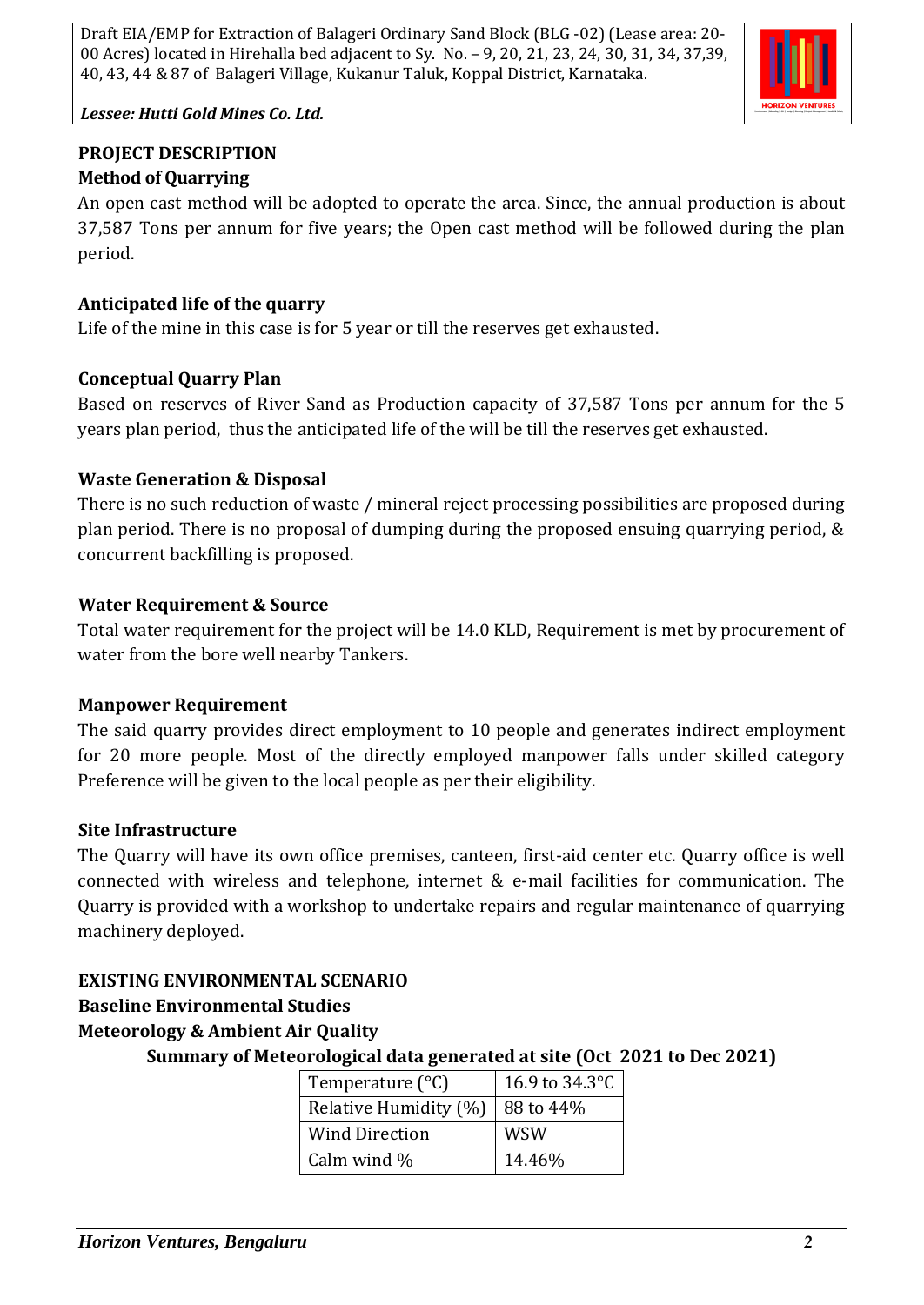

#### *Lessee: Hutti Gold Mines Co. Ltd.*



#### **Ambient Air Quality Status**

From the results, it is observed that the ambient air quality with respect to PM<sub>10</sub>, PM<sub>2.5</sub>, SO<sub>2</sub>, and NOx at all the monitoring locations is within the permissible limits specified by CPCB.

#### **Ambient Noise Levels**

Ambient noise level monitoring was carried out at the 9 monitoring locations; those were selected for ambient air quality monitoring. The monitoring results are within limits**.**

#### **Biological Environment**

There is no National Park, Wildlife Sanctuary and Biosphere Reserve within 10 km radius.

#### **Proposed Biological Environment Conservation Measures**

- Thick Green belt will be developed around Quarry lease area and along transport road.
- Periodic maintenance of mineral transport road
- Regular sprinkling of water through mobile tanker on mineral transport road
- Mineral carrying trucks are loaded with only the stipulated quantity to avoid overloading and covered with tarpaulin to avoid spillage.

#### **Socio-economic Environment**

There is no habitation or private land in the River Sand. There is no rehabilitation and resettlement involved in the project.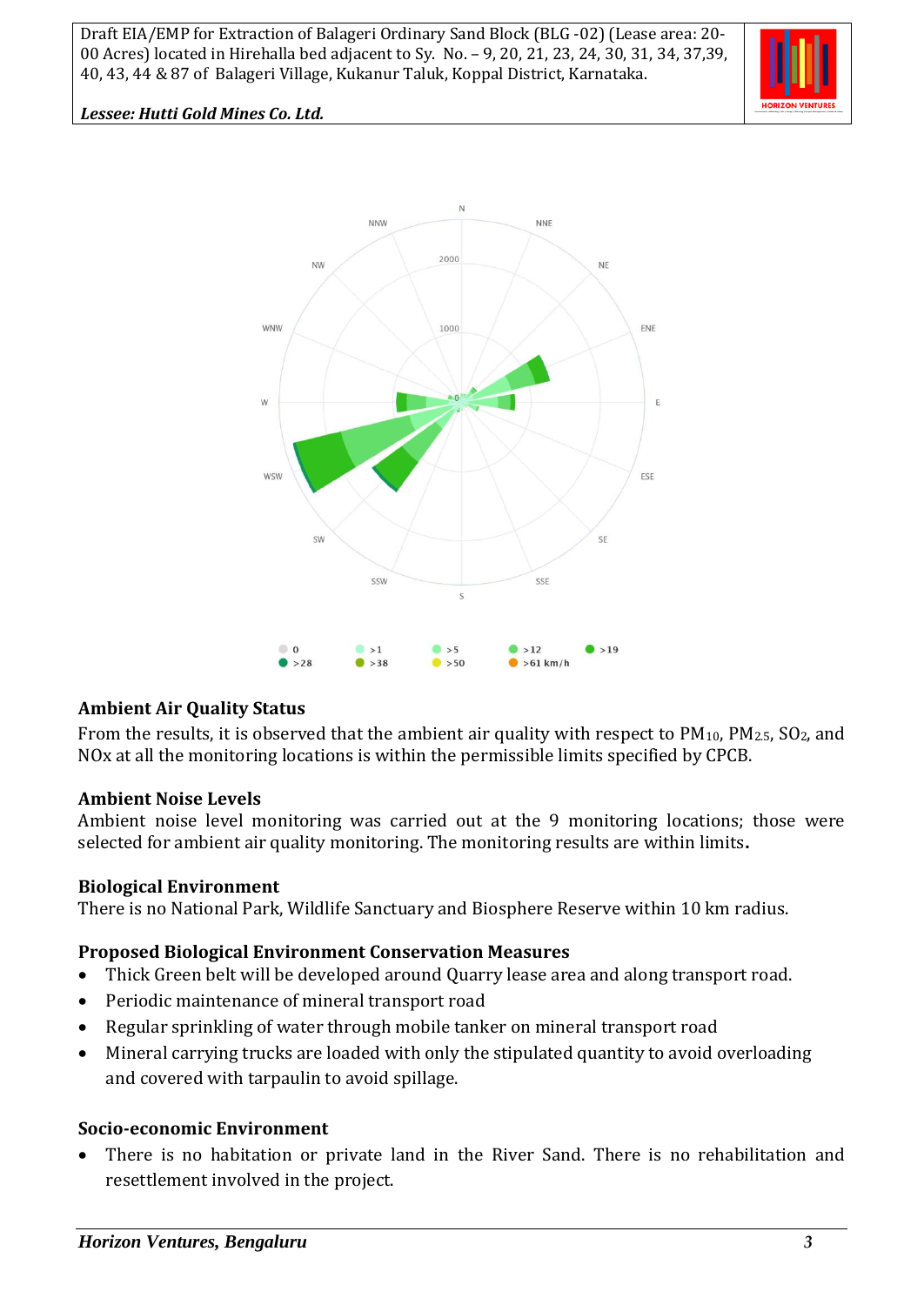

### *Lessee: Hutti Gold Mines Co. Ltd.*

- The said Quarry provides direct employment to 10 people and generates indirect employment for 20 more people. Most of the directly employed manpower falls under skilled category and the respective distribution / numbers is follows. Preference will be given to the local people as per their eligibility.
- The existing infrastructure facilities are sufficient to cater the needs of the Sand Block. However, the Quarry management will take efforts as a part of CER for improvement in civic amenities like sanitation, drinking water facilities, transport road, etc in the nearby villages.

# **ENVIRONMENTAL MONITORING PROGRAM**

An Environmental Management Cell (EMC) will be established in the Quarry under the control of Quarry Manager. The EMC will be headed by an Environmental Officer having adequate qualification and experience in the field of environmental management regular and periodic. Environmental monitoring of Ambient Air Quality, Water table depth, Water quality, Ambient Noise Levels, Soil Quality, CSR activities etc will be carried out through MOEF accredited agencies and reports will be submitted to KSPCB/ Regional office of MoEF&CC.

# **RISK ASSESSMENT & DISASTER MANAGEMENT PLAN**

The assessment of risk in the Sand Blocking project has been estimated for Slope failure, Movement of HEMM, Inundation due to surface water, Dust hazards, Hazards associated with use of Diesel Generator Sets and flooding of lower benches and corresponding mitigation measures are suggested in the EIA/EMP report.

# **PROJECT BENEFITS**

The Sand Blocking project would generate additional employment opportunities which would finally result in improvement in the quality of life of people of the nearby villages. In line with this CER policy, Hutti Gold Mines Co. Ltd will carry out community welfare activities in the following areas:

- Community development
- Education
- Health care
- Drainage and sanitation
- Roads

A budget of Rs. 0.55 Lakh per annum as recurring expenses has been proposed for implementation of Socio-economic welfare activities in the nearby villages.

# **ENVIRONMENTAL MANAGEMENT PLAN**

Judicious use of the environmental management plan addresses the components of environment, which are likely to be affected by the different operations in the project. The capital cost of the project is approx. Rs 137 Lakhs. It is proposed to provide an amount of Rs. 9.13 Lakhs per annum as recurring expenses towards implementation of the environmental action plan.